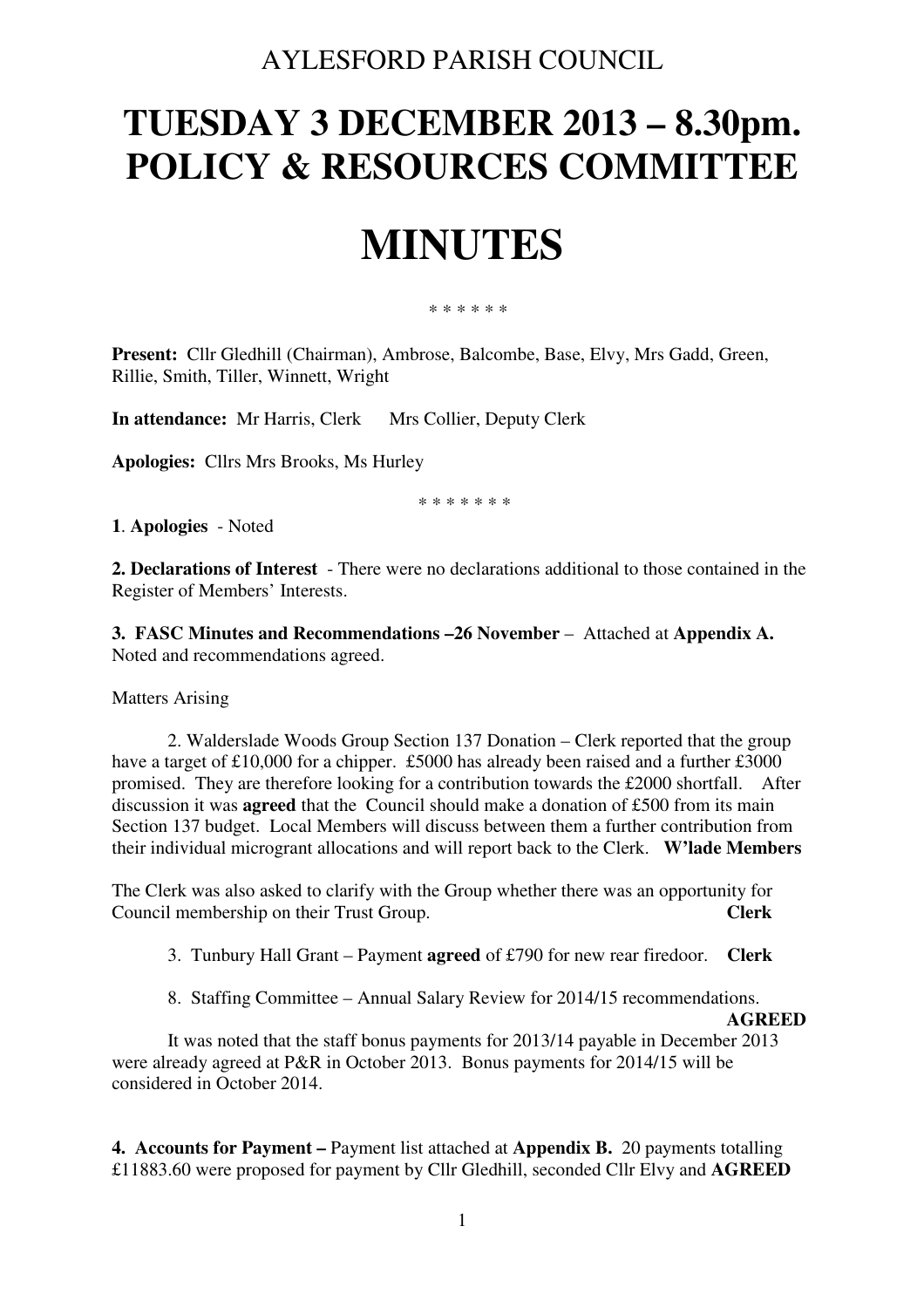### **5. AVCC**

Outside toilet renovation – Work completed.

Payment to AVCC for daily cleaning and opening/locking - £10 per month – commencing January 2014. **AGREED** 

#### **6. Law and Order**

A request for a financial donation of £500 from the Kent Downs ANOB towards the continued employment in 2014 of a PCSO and an off road vehicle covering the Bushy Wood and other rural areas in the Medway Gap particularly relating to motorised illegal access incidents had been received. Further information requested by Members.

Clerk had received a report from Kent Downs ANOB detailing the duties and area covered by the PCSO. Other bodies who have contributed to the costs include Trenport, Halling Association, Cemex, Snodland Council and Burham Parish Council.

Members discussed the request but whilst supporting and appreciating the work carried out by this officer, considered payment towards police salaries and costs an inappropriate use of Parish Council funds. Council policy towards funding assistance to outside bodies has always been on the basis of capital projects only, not payment of salaries. It was therefore unanimously **agreed** not to support this application. Clerk to advise Kent AONB. **Clerk**

**7. New Eccles Car Park** – No report to this meeting.

#### **8. Council Policy on Further Allotment Site/Recreational Land**

Land beyond Yoakley Land – Response received by Tracey Crouch MP from KCC stating they wish to retain the land long term but are willing to discuss possible Parish Council use short term. Clerk awaiting contact from KCC to discuss.

#### **9. Council Policy on Recreation Ground Use**

Signage for all sites – Logo concepts.

Clerk circulated two proposed designs. Members approved the design in principle with village names at the bottom and the tree representing Walderslade changed to depict an oak tree. Clerk will take these amendments back to the designer. **Clerk** 

### **11. Rugby Club/Netball League -** No report to this meeting.

#### **12**. **Flood Defences**

Quarry visit with new owners Aylesford Heritage booked for 9 December 11am.

#### **13**. **Parish Council Website**

13.1 - Clerk has been looking at developing the Council website to incorporate more community focus and links. Full report to be made to the next meeting.